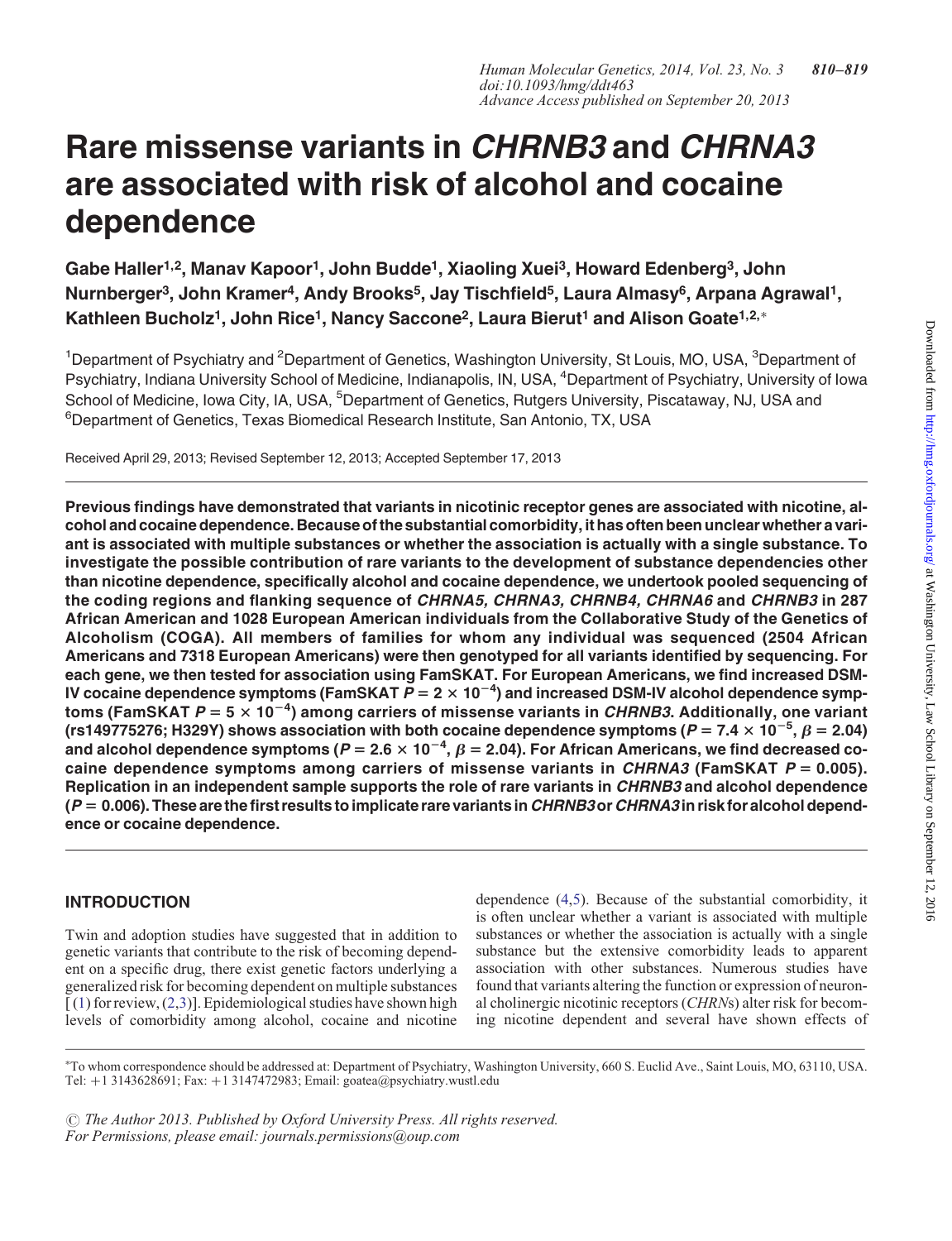variants in nicotinic receptors on risk for both alcohol and cocaine dependence [ ([6\)](#page-8-0) for review]. Common single nucleotide polymorphisms (SNPs) in CHRNA5 and CHRNB3 are associated with nicotine dependence or cigarette consumption  $(7,8)$  $(7,8)$  $(7,8)$ . The most strongly associated SNPin several genome-wide association studies (GWAS) of nicotine dependence, a non-synonymous change (rs16969968/D398N) in CHRNA5, has also been shown to mitigate risk for cocaine dependence ([9,10](#page-8-0)). Additionally, a highly correlated group of variants near CHRNA5, previously shown to alter CHRNA5 mRNA expression in vivo, have been reported to alter risk for alcohol dependence [\(11](#page-8-0)) in addition to nicotine dependence ([12\)](#page-8-0). GWAS of cigarette consumption has also implicated a group of common SNPs near the CHRNB3-CHRNA6 gene cluster ([13\)](#page-8-0) that have been suggested to be involved in alcohol consumption, although not with cocaine-related behaviors [\(14](#page-8-0)).

In addition to mediating the effects of nicotine, neuronal nicotinic receptors have also been shown to alter the cellular and behavioral effects of alcohol and cocaine independently of nicotine  $(15–37)$  $(15–37)$  $(15–37)$  $(15–37)$ . Evidence from *in vitro* studies indicates altered response to ethanol upon perturbation of nicotinic receptors in neurons ([18,](#page-8-0)[29](#page-9-0)–[31](#page-9-0),[38\)](#page-9-0). Studies in rats have shown that partial agonists of  $\alpha$ 4β2<sup>∗</sup> or  $\alpha$ 3β4<sup>∗</sup> nicotinic receptors affect alcohol consumption in vivo  $(15,18-21,24-28)$  $(15,18-21,24-28)$  $(15,18-21,24-28)$  $(15,18-21,24-28)$  $(15,18-21,24-28)$  $(15,18-21,24-28)$  $(15,18-21,24-28)$  $(15,18-21,24-28)$  $(15,18-21,24-28)$ . These results were confirmed and expanded using transgenic and knockout mice for various nicotinic receptor genes [\(16](#page-8-0),[17](#page-8-0)[,32](#page-9-0)–[37](#page-9-0)). The physiological and behavioral effects of cocaine are also dependent on nicotinic receptors. Studies in mice, rats and non-human primates have suggested that cocaine administration alters nicotinic receptor expression and in so doing leads to altered response to cocaine ([39](#page-9-0)–[42\)](#page-9-0). A recent human trial also found that the  $\alpha$ 4 $\beta$ 2 subunit partial agonist Varenicline reduced alcohol consumption among smokers ([43\)](#page-9-0). Together these results suggest that altered nicotinic receptor expression and function likely has an effect on alcohol and cocaine consumption independent of its effect on nicotine consumption. However, despite the promising evidence of synergy and cross-substance influences, the combined effects of discovered common variants have explained only a small proportion of the variance ( $\sim$  5%) in nicotine dependence and even less of the variance in alcohol or cocaine dependence [\(44](#page-9-0)). Rare variants may explain much of the unexplained heritability of these complex substance use disorders.

As a class, rare variants constitute the majority of genetic variation. A recent survey of  $>4000$  exomes from individuals of European and African descent showed that as much as 86% of coding variants have a frequency  $\leq 0.05\%$  and that these rare variants are four times as likely to be deleterious [\(45](#page-9-0)). Many examples now exist of rare variants contributing to common human diseases [([46\)](#page-9-0) for review], both in genes previously reported to cause Mendelian forms of disease and in genes harboring common SNP associations. [\(47](#page-9-0)–[49](#page-9-0)). Several studies have demonstrated associations between rare variation in nicotinic receptor genes and nicotine dependence [\(50](#page-9-0)–[52](#page-9-0)). An efficient method of determining the full spectrum of genetic variation in a region and thus the relative contribution of rare genetic variation to a trait of interest is to sequence pools of DNA from multiple individuals and to use statistical methods to determine which sites are polymorphic and at what frequency. We have employed this approach to determine the contribution

of rare non-synonymous variants in the CHRNA5, CHRNA3, CHRNB4, CHRNA6 and CHRNB3 genes to alcohol and cocaine dependence.

## RESULTS

We sequenced the protein coding regions of the five human cholinergic nicotinic receptor subunit genes constituting the gene clusters previously reported to harbor common variants associated with nicotine dependence (CHRNA5-CHRNA3-CHRNB4 and CHRNA6-CHRNB3) in 287 unrelated African Americans (147 DSM-IV alcohol-dependent cases and 140 controls) and 1028 unrelated European Americans (480 DSM-IV alcoholdependent cases and 548 controls) as part of the Collaborative Study of the Genetics of Alcoholism (COGA). DNA pools were sequenced on an Illumina GAIIx and analyzed using the SPLINTER algorithm [\(53](#page-9-0)). In total, we validated 31 nonsynonymous variants (Fig. [1](#page-2-0) and Table [1](#page-3-0)). Of these, all but rs16969968 were rare  $(<5\%$  MAF), 9 (29%) were novel and 15 (48%) were present in only one sequenced individual. We only attempted to validate non-synonymous variants as these are more likely to have a functional impact than non-coding or synonymous coding changes. As the SPLINTER algorithm produces a P-value for the probability that a predicted variant is a true positive, we also genotyped 19 variants below our cut-off for significance in order to determine the positive predictive value of the algorithm. Only 1 of these 19 variants was validated while 31 of 40 variants predicted to be true positives were validated. All variants included as part of the amplified positive control vector were found upon achieving greater  $>$ 30-fold coverage at mutated sites (Sensitivity  $= 100\%$ ) and only 63 sites in the 1908 bp negative control vector were predicted to be polymorphic (Specificity =  $\sim$ 97%).

We genotyped each missense variant validated from sequencing in every individual from the COGA study for whom DNA existed, totaling 2504 African Americans and 7318 European Americans. We then tested for association between nonsynonymous variant carrier status at each sequenced gene and either alcohol or cocaine dependence symptom count using the family-based Sequence Kernel Association Test (FamSKAT), which incorporates relatedness into the model using a kinship matrix. Age, sex and the number of cigarettes smoked per day (CPD) were included in the model as covariates. To increase the chances of novel findings, we did not include the SNP rs16969968 in analyses of European Americans or African Americans as it might overshadow the effects of other variants in the CHRNA5 gene and because it is common in European Americans (Frequency  $= 0.35$ ).

#### Analysis of European Americans

For European Americans, we findincreased DSM-IV alcohol dependence symptoms (0.97  $\pm$  2.2 versus. 0.65  $\pm$  1.8, famSKAT  $P = 6 \times 10^{-4}$  as well as increased DSM-IV cocaine dependence symptoms  $(2.37 \pm 2.6$  versus.  $2.07 \pm 2.4$ , famSKAT  $P = 4 \times 10^{-4}$ ) DSM-IV cocaine dependence symptoms  $(2.37 \pm 2.6 \text{ versus. } 2.07 \pm 2.4, \text{ famSKAT } P = 4 \times 10^{-4})$ among carriers of missense variants in the CHRNB3-A6 gene cluster. We observed increased DSM-IV alcohol dependence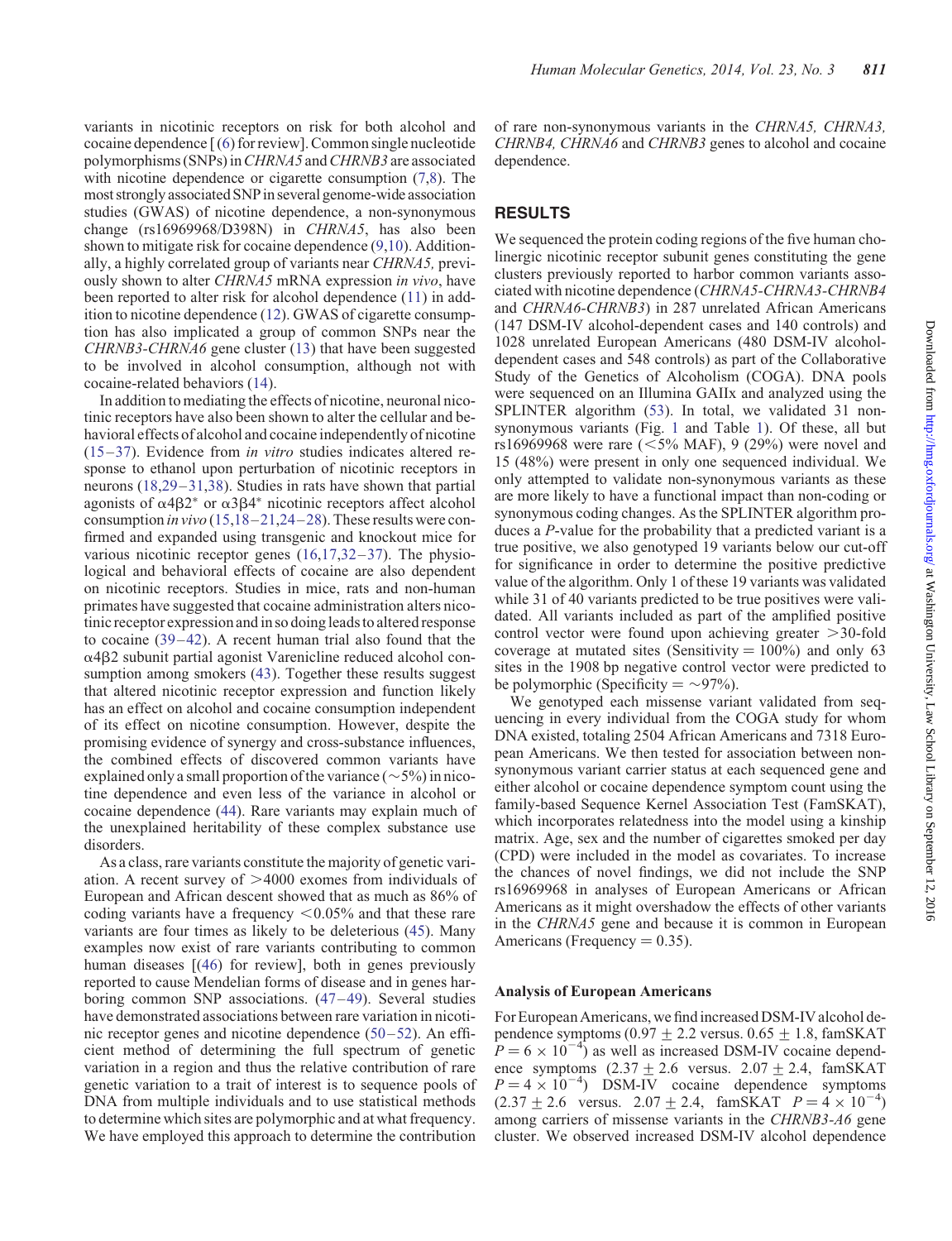<span id="page-2-0"></span>

Figure 1. Schematics of the CHRN genes studied and the locations of missense variants identified in sequenced individuals from the COGA study. Each protein consists of a signal peptide, two extracellular domains, four transmembrane domains (TM1-4) and three intracellular domains. Conserved sites (phyloP44 Vertebrate score  $>$  2) are shown in gray, while all others are shown in black.

symptoms (1.3  $\pm$  2.5 versus. 0.65  $\pm$  1.8, famSKAT  $P = 5 \times$  $10^{-4}$ ) and increased DSM-IV cocaine dependence symptoms  $(2.27 + 2.7 \text{ versus. } 2.07 + 2.4, \text{ famSKAT } P = 2 \times 10^{-4}) \text{ among}$ carriers of missense variants in CHRNB3 but not for variants in CHRNA6 (Table [2,](#page-4-0) Table [3](#page-4-0) and Fig. [2\)](#page-5-0). Further, among the SNPs comprising the CHRNB3 carrier genotype (S326T, H329Y, K451E and V368M), one variant (rs149775276; H329Y) was significantly associated in a linear regression model with increases in both alcohol dependence symptoms ( $P = 2.6 \times 10^{-7}$  each gene for association with CPD using famSKAT and found no significant associations between CPD and rare missense variants at any of the genes sequenced in this data set, suggesting that this is a direct effect ofthese variants on risk for alcohol and cocaine dependence phenotypes (Table [2\)](#page-4-0).

To determine whether these findings were the result of a correlation between alcohol or cocaine symptom count and smoking, which had not been accounted for using CPD as a covariate, we tested whether these associations remained when only heavy smokers (CPD  $>$  20) were analyzed, as there is no significant correlation between alcohol symptom count or cocaine symptom count and CPD among these heavy smoking individuals. Using only heavy smokers  $(n = 2509)$ , the association between *CHRNB3* and alcohol symptom count (famSKAT  $P = 0.0064$ ) and cocaine dependence symptom count (famSKAT  $P = 0.002$ ) remained significant, although reduced. No associations between carrier status at any sequenced gene and alcohol or cocaine symptom count were observed in non-smokers  $(n = 3177)$ . Despite large numbers of non-smokers, very few non-smokers are alcohol dependent ( $n = 387$ ; 12%) or cocaine dependent

 $(n = 73; 2\%)$ , greatly reducing power to detect associations with these phenotypes in this subset of individuals. Overall, these analyses suggest that rare CHRNB3 variants are associated with cocaine dependence symptoms and alcohol dependence symptoms and that these associations cannot be fully explained by comorbid smoking behavior.

As expected, there are high rates of comorbidity between cocaine dependence and alcohol dependence in our sample. For example, only 3% of European cocaine-dependent cases and  $\sim$  5% of African-Americans cocaine-dependent cases in our sample have no symptoms of alcohol dependence. To determine whether the observed association in European Americans between CHRNB3 variants and either cocaine dependence symptoms or alcohol dependence symptoms could be explained by a correlation between the two phenotypes, we included alcohol dependence symptom count as a covariate in the analysis of cocaine dependence and vice versa. The association between cocaine dependence symptoms and both CHRNB3 (famSKAT  $P = 0.009$ ) and rs149775276 (linear regression  $P = 0.002$ ) remained significant when alcohol dependence was used as a covariate. Using cocaine dependence symptom count as a covariate, however, CHRNB3 carrier status did not remain significantly associated with alcohol dependence symptoms (famSKAT  $P =$ 0.66). These findings suggest that variants in *CHRNB3* increase risk for cocaine dependence, but only increase risk for alcohol dependence indirectly by increasing risk for cocaine dependence symptoms or that the structure of the data set is such that one cannot correct for cocaine dependence symptoms without disrupting all associations with alcohol dependence symptoms.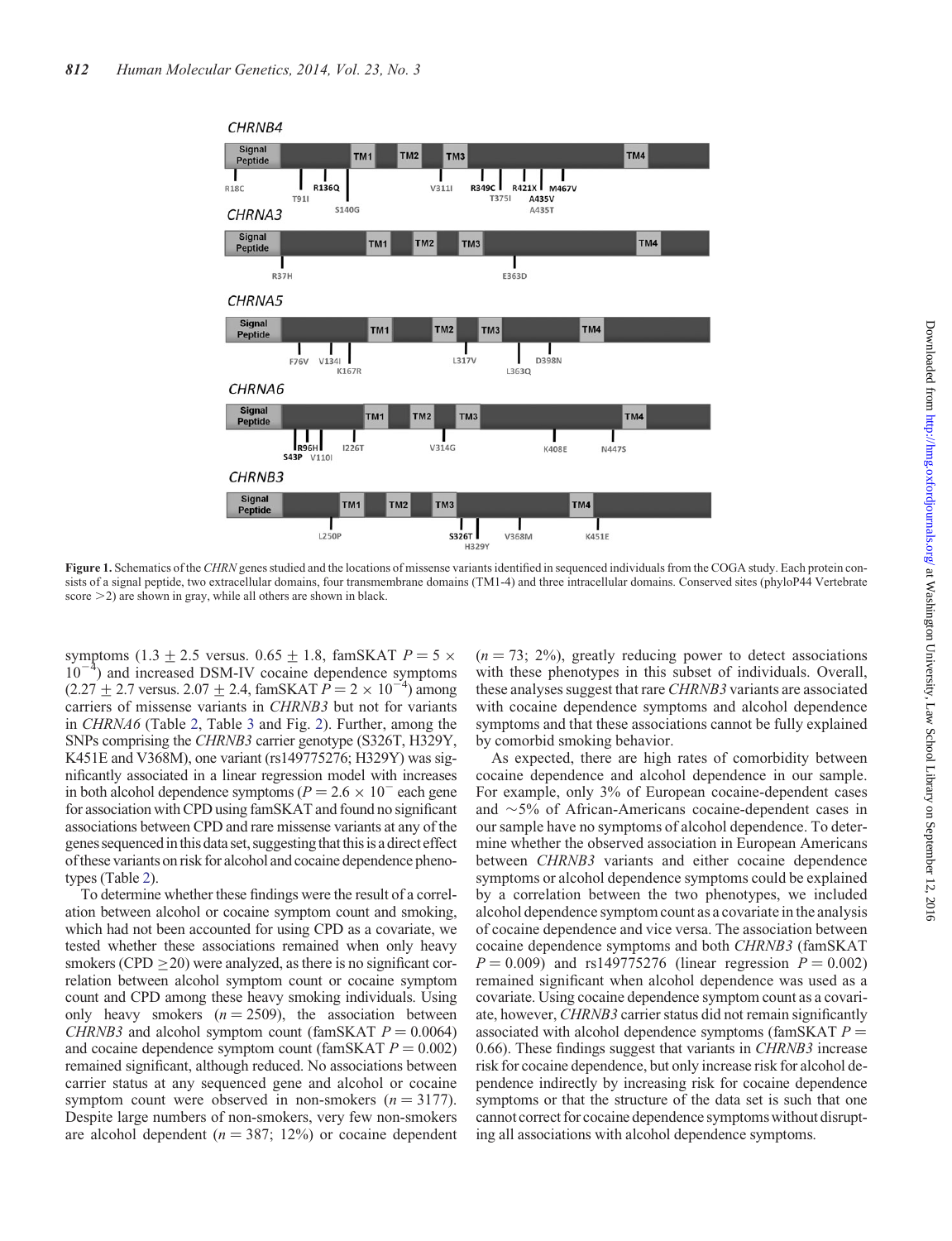| Gene          | Amino<br>acid<br>position | <b>CHR</b> | hg19<br>position | A <sub>1</sub> | A2            | PhyloP<br>score | <b>SIFT</b> | Polyphen | Frequency in<br><b>COGA EAs</b> | Frequency in<br><b>COGA AAs</b> | Frequency in<br><b>COGEND EAs</b> | Frequency in<br><b>COGEND AAs</b> |
|---------------|---------------------------|------------|------------------|----------------|---------------|-----------------|-------------|----------|---------------------------------|---------------------------------|-----------------------------------|-----------------------------------|
| CHRNB3        | L250P                     | 8          | 42587199         | $\mathcal{C}$  | T             | 5.117           | $+$         | $++$     | 0.0021                          | $\Omega$                        | $\mathbf{0}$                      | $\mathbf{0}$                      |
| CHRNB3        | S326T                     | 8          | 42587426         | T              | A             | 0.672           |             | $^{+}$   | $\theta$                        | 0.0028                          | $\theta$                          | 0.0022                            |
| CHRNB3        | H329Y                     | 8          | 42587435         | $\mathcal{C}$  | T             | 3.982           | $+$         | $++$     | 0.0019                          | 0.0120                          | 0.0020                            | $\mathbf{0}$                      |
| CHRNB3        | V368M                     | 8          | 42587552         | A              | G             | 4.767           |             |          | 0.0188                          | $\Omega$                        | $\Omega$                          | $\theta$                          |
| CHRNB3        | <b>K451E</b>              | 8          | 42591735         | G              | A             | 2.350           |             |          | 0.0096                          | 0.0423                          | 0.0007                            | 0.0515                            |
| CHRNA6        | N447S                     | 8          | 42611002         | T              | $\mathsf{C}$  | 3.502           | $^{+}$      | $++$     | 0.0007                          | $\overline{0}$                  | $\mathbf{0}$                      | 0.0006                            |
| CHRNA6        | <b>K408E</b>              | 8          | 42611120         | $\mathcal{C}$  | T             | 3.527           |             |          | 0.0028                          | $\theta$                        | $\mathbf{0}$                      | $\boldsymbol{0}$                  |
| CHRNA6        | V314G                     | 8          | 42611401         | $\mathcal{C}$  | А             | 7.129           | $+$         | $++$     | 0.0087                          | 0.0005                          | $\mathbf{0}$                      | $\boldsymbol{0}$                  |
| CHRNA6        | <b>I226T</b>              | 8          | 42611665         | $\mathcal{C}$  | T             | 5.214           |             | $^{+}$   | 0.0069                          | $\mathbf{0}$                    | $\mathbf{0}$                      | $\mathbf{0}$                      |
| CHRNA6        | V110I                     | 8          | 42612117         | $\mathcal{C}$  | T             | 2.128           |             |          | 0.0035                          | $\Omega$                        | $\theta$                          | $\theta$                          |
| CHRNA6        | R96H                      | 8          | 42612158         | C              | T             | 0.939           | $+$         | $^{+}$   | 0.0007                          | 0.0002                          | $\Omega$                          | 0.0010                            |
| CHRNA6        | S43P                      | 8          | 42620300         | A              | G             | 1.234           | $+$         |          | 0.0034                          | 0.0110                          | 0.0003                            | 0.0145                            |
| CHRNA5        | F76V                      | 15         | 78873272         | T              | G             | 4.712           |             | $++$     | 0.0021                          | $\Omega$                        | $\theta$                          | $\theta$                          |
| CHRNA5        | V134I                     | 15         | 78880752         | A              | G             | 6.721           | $^{+}$      | $++$     | 0.0175                          | 0.0042                          | 0.0147                            | 0.0011                            |
| CHRNA5        | K167R                     | 15         | 78882233         | A              | G             | 5.403           | $^{+}$      | $++$     | 0.0007                          | 0.0158                          | 0.0003                            | 0.0157                            |
| CHRNA5        | L317V                     | 15         | 78882682         | G              | $\mathsf{C}$  | 2.262           | $^{+}$      | $++$     | 0.0038                          | 0.0014                          | $\theta$                          | $\theta$                          |
| CHRNA5        | L363O                     | 15         | 78882821         | T              | A             | 4.767           | $+$         | $^{+}$   | 0.0034                          | 0.0433                          | 0.0005                            | 0.0576                            |
| CHRNA5        | D398N                     | 15         | 78882925         | A              | G             | 3.766           |             |          | 0.2920                          | 0.0520                          | 0.3494                            | 0.0478                            |
| CHRNA3        | E363D                     | 15         | 78893895         | G              | $\mathcal{C}$ | 3.285           |             |          | 0.0042                          | $\overline{0}$                  | $\overline{0}$                    | $\mathbf{0}$                      |
| CHRNA3        | R37H                      | 15         | 78911230         | $\mathcal{C}$  | T             | 2.671           | $+$         | $++$     | 0.0458                          | 0.0116                          | 0.0521                            | 0.0088                            |
| CHRNB4        | M467V                     | 15         | 78917573         | T              | $\mathsf{C}$  | 1.584           |             |          | 0.0192                          | 0.0637                          | $\mathbf{0}$                      | 0.0759                            |
| <b>CHRNB4</b> | A435V                     | 15         | 78921343         | A              | G             | $-0.549$        | $^{+}$      | $++$     | 0.0145                          | 0.0007                          | $\mathbf{0}$                      | $\boldsymbol{0}$                  |
| CHRNB4        | A435T                     | 15         | 78921344         | T              | $\mathcal{C}$ | 3.053           | $^{+}$      | $^{+}$   | $\Omega$                        | 0.0011                          | $\mathbf{0}$                      | $\mathbf{0}$                      |
| CHRNB4        | R421X                     | 15         | 78921386         | A              | G             | 1.653           | $+$         | $^{+}$   | 0.0014                          | $\Omega$                        | $\mathbf{0}$                      | $\theta$                          |
| CHRNB4        | T375I                     | 15         | 78921523         | G              | A             | 2.262           |             | $^{+}$   | $\theta$                        | 0.0168                          | $\theta$                          | 0.0169                            |
| CHRNB4        | <b>R349C</b>              | 15         | 78921602         | A              | G             | 1.960           | $+$         | $++$     | 0.0842                          | 0.0030                          | 0.0072                            | 0.0006                            |
| CHRNB4        | V311I                     | 15         | 78921716         | T              | $\mathsf{C}$  | 2.402           |             | $^{+}$   | 0.0062                          | $\theta$                        | $\theta$                          | $\theta$                          |
| CHRNB4        | S140G                     | 15         | 78922229         | $\mathcal{C}$  | T             | 2.269           |             | $+$      | 0.0555                          | 0.0410                          | 0.0040                            | 0.0434                            |
| CHRNB4        | R136Q                     | 15         | 78922240         | $\mathcal{C}$  | T             | 0.410           |             |          | 0.1243                          | 0.0024                          | 0.0114                            | 0.0016                            |
| CHRNB4        | T91I                      | 15         | 78923505         | А              | G             | 2.161           |             |          | 0.3911                          | 0.0074                          | 0.0457                            | 0.0067                            |
| CHRNB4        | R18C                      | 15         | 78933424         | A              | G             | 5.625           |             |          | 0.0014                          | $\overline{0}$                  | $\mathbf{0}$                      | $\mathbf{0}$                      |

<span id="page-3-0"></span>Table 1. Characteristics and frequencies of variants observed in the COGA data set

For SIFT predictions, variants predicted to be damaging are depicted with +. For polyphen predictions, variants predicted to be 'possibly damaging' are depicted with  $+$  and variants predicted to be 'probably damaging' are depicted with  $++$ .

One group of common SNPs within the CHRNB3-CHRNA6 gene cluster (taggedin our data set by rs6474412) was previously shown to affect levels of nicotine consumption [\(8](#page-8-0),[13\)](#page-8-0). To determine whether our findings in CHRNB3 could be due to linkage disequilibrium with this variant, we tested for association between rs6474412 and both alcohol and cocaine dependence symptom count, but in neither case was a significant association observed (alcohol symptom count  $P = 0.49$ ,  $\beta = -0.03$ ; cocaine symptom count:  $P = 0.91$ ,  $\beta = -0.01$ ). This suggests that our observed associations are not due to a correlation between rare variants in CHRNB3 and the previously described common variant.

To ensure that our findings within the European American portion of the COGA sample are not due to population stratification, we calculated principal components using EIGENSTRAT [\(54](#page-9-0)). We then tested for association between CHRNB3 missense variants and both alcohol and cocaine dependence symptom count including the first two principal components (PC1 and PC2) as covariates. CHRNB3 carrier status remained associated with both alcohol dependence symptom count (famSKAT  $P =$  $5.6 \times 10^{-4}$ ) and cocaine dependence symptom count in European Americans (famSKAT  $P = 2.3 \times 10^{-4}$ ). These findings suggest that the observed association is not due to population stratification.

#### Analysis of African Americans

For African Americans, we found decreased DSM-IV cocaine dependence symptoms (famSKAT  $P = 0.01$ ) and decreased DSM-IV alcohol dependence symptoms (famSKAT  $P = 0.05$ ) among carriers of missense variants in the CHRNA5-B4-A3 gene cluster. This association was driven by decreased DSM-IV cocaine dependence symptoms (famSKAT  $P = 0.005$ ) and decreased DSM-IV alcohol dependence symptoms (famSKAT  $P = 0.02$ ) among carriers of missense variants in CHRNA3 (Tables [2](#page-4-0) and [3\)](#page-4-0). As for European Americans, age, sex and CPD were included as covariates in the analysis. As there were only two missense variants observed in CHRNA3 in African Americans, this association was due largely to the association between cocaine dependence symptoms and one variant (rs8192475; R37H). This variant was previously shown to decrease risk for nicotine dependence and increase cellular response to nicotine in vitro ([52](#page-9-0)). The association between CHRNA3 carrier status and cocaine dependence symptom count remained significant even after alcohol dependence symptoms was included as a covariate (famSKAT  $P = 0.04$ ).

To determine whether our findings in African Americans could be explained by subtle population stratification, we calculated principal components using EIGENSTRAT ([54\)](#page-9-0) and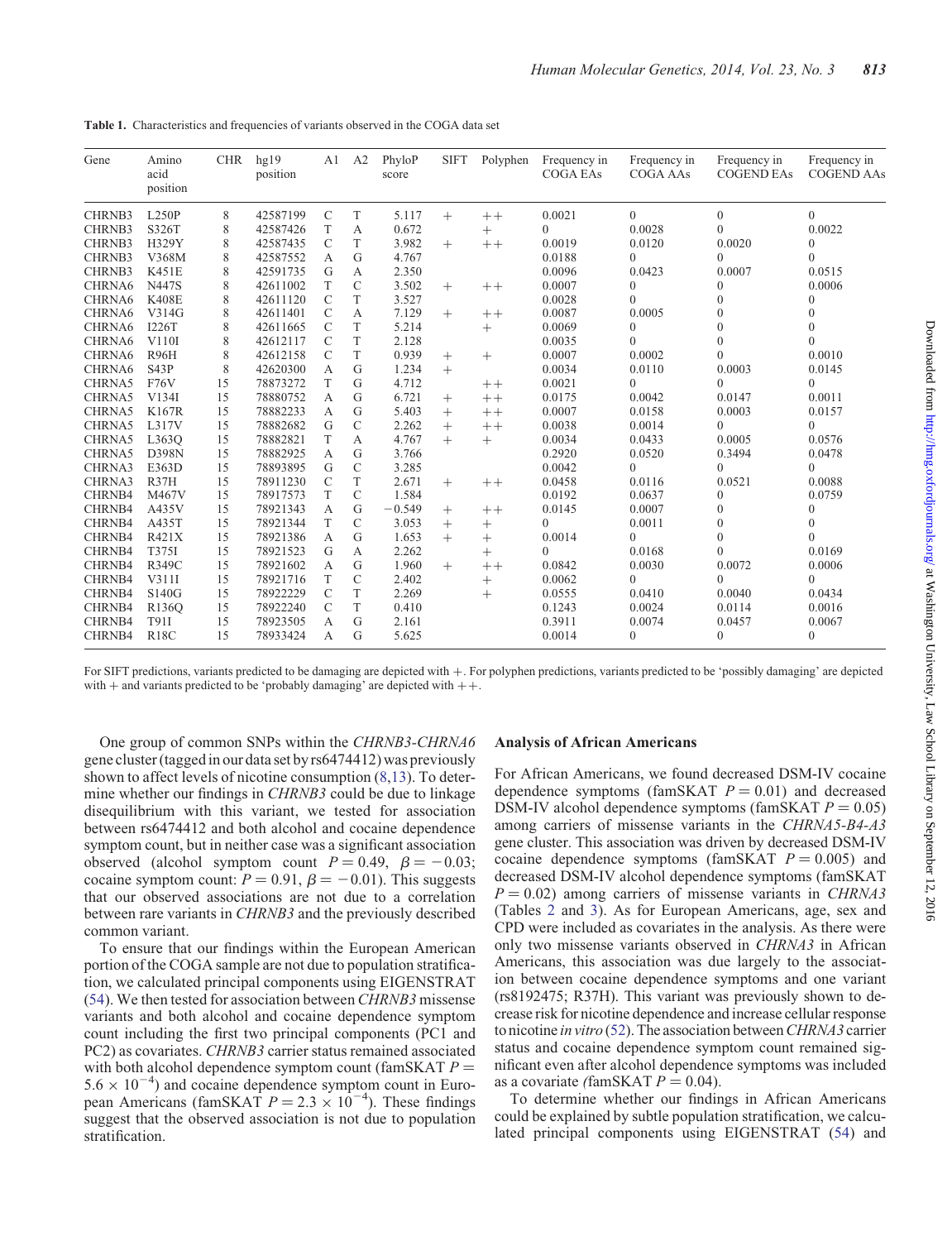<span id="page-4-0"></span>

|  |  |  |  | Table 2. Collapsed frequencies and famSKAT results for each sequenced gene, sequenced gene cluster or all genes combined |
|--|--|--|--|--------------------------------------------------------------------------------------------------------------------------|
|  |  |  |  |                                                                                                                          |

|                    | European Americans |                      |                      |                          |        | African Americans  |                    |                          |  |  |
|--------------------|--------------------|----------------------|----------------------|--------------------------|--------|--------------------|--------------------|--------------------------|--|--|
|                    | cMAF               | Alcohol P-value      | Cocaine P-value      | Nicotine <i>P</i> -value | cMAF   | Alcohol $P$ -value | Cocaine $P$ -value | Nicotine <i>P</i> -value |  |  |
| CHRNA5             | 0.0037             | 0.764                | 0.696                | 0.868                    | 0.0130 | 0.405              | 0.405              | 0.219                    |  |  |
| CHRNA6             | 0.0003             | 0.265                | 0.937                | 0.762                    | 0.0017 | 0.510              | 0.646              | 0.295                    |  |  |
| CHRNB <sub>3</sub> | 0.0010             | $5.5 \times 10^{-4}$ | $2.4 \times 10^{-4}$ | 0.202                    | 0.0125 | 0.604              | 0.754              | 0.565                    |  |  |
| <b>CHRNB4</b>      | 0.0065             | 0.265                | 0.376                | 0.820                    | 0.0133 | 0.087              | 0.065              | 0.898                    |  |  |
| CHRNA3             | 0.0234             | 0.417                | 0.360                | 0.854                    | 0.0077 | 0.021              | 0.005              | 0.566                    |  |  |
| $CHRNA5-A3-B4$     | 0.0076             | 0.437                | 0.521                | 0.493                    | 0.0128 | 0.05               | 0.014              | 0.684                    |  |  |
| CHRNB3-A6          | 0.0006             | $5.9 \times 10^{-4}$ | $4.0 \times 10^{-4}$ | 0.396                    | 0.0063 | 0.734              | 0.734              | 0.499                    |  |  |
| All                | 0.0047             | 0.121                | 0.138                | 0.496                    | 0.0101 | 0.122              | 0.047              | 0.721                    |  |  |

For alcohol, DSMIV alcohol dependence symptom count was used as the phenotype and age, sex and CPD were used as covariates. For cocaine, DSMIV cocaine dependence symptom count was used as the phenotype and age, sex and CPD were used as covariates. For nicotine, CPD was used as the phenotype and age and sex were used as covariates.

Table 3. Demographic and phenotypic characteristics of COGA and COGEND African American and European American samples

|                                  | CHRNB3          |                 |                          | CHRNA3          |                 |                          |
|----------------------------------|-----------------|-----------------|--------------------------|-----------------|-----------------|--------------------------|
|                                  | Non-carriers    | Carriers        | $P$ -value               | Non-carriers    | Carriers        | $P$ -value               |
| COGA European Americans          |                 |                 |                          |                 |                 |                          |
| No. of individuals               | 4124            | 44              |                          | 3765            | 398             |                          |
| Age (years)                      | $37 + 16$       | $37 + 15$       | 0.95                     | $39 + 15$       | $40 + 15$       | 0.37                     |
| Women/men                        | 2076/2048       | 25/19           | 0.51                     | 1878/1887       | 185/213         | 0.21                     |
| Cigarettes per day               | $21 + 13$       | $19 \pm 12$     | 0.6                      | $20 + 13$       | $20 \pm 13$     | 0.86                     |
| Alcohol-dependent cases-controls | 1796/2328       | 22/22           | 0.01                     | 1634/2128       | 177/221         | 0.71                     |
| Alcohol symptom count            | $2.07 \pm 2.4$  | $2.27 + 2.7$    | $5.6 \times 10^{-4}$     | $2.9 + 2.51$    | $3.04 \pm 2.48$ | 0.28                     |
| Cocaine-dependent cases-controls | 677/3447        | 12/32           | 0.005                    | 601/3158        | 77/320          | 0.1                      |
| Cocaine symptom count            | $0.65 + 1.8$    | $1.3 + 2.5$     | $2.4 \times 10^{-4}$     | $1.03 + 2.21$   | $1.16 + 2.3$    | 0.26                     |
| <b>COGA African Americans</b>    |                 |                 |                          |                 |                 |                          |
| No. of individuals               | 1121            | 143             | $\overline{\phantom{0}}$ | 1237            | 27              |                          |
| Age (years)                      | $36 + 13$       | $37 + 13$       | 0.34                     | $36 + 12$       | $33 \pm 11$     | 0.19                     |
| Women/men                        | 503/618         | 64/79           | 1                        | 558/679         | 9/18            | 0.24                     |
| Cigarettes per day               | $14 + 11$       | $14 + 10$       | 0.82                     | $14 + 10$       | $16 + 11$       | 0.25                     |
| Alcohol-dependent cases-controls | 530/590         | 74/69           | 0.32                     | 595/641         | 9/18            | 0.17                     |
| Alcohol symptom count            | $2.99 + 2.51$   | $3.32 \pm 2.56$ | 0.13                     | $3.04 + 2.52$   | $2.66 \pm 2.18$ | 0.445                    |
| Cocaine-dependent cases-controls | 344/768         | 51/92           | 0.25                     | 388/840         | 7/20            | 0.67                     |
| Cocaine symptom count            | $2.02 + 2.91$   | $2.30 \pm 3.02$ | 0.29                     | $1.14 + 2.4$    | $0.81 \pm 1.8$  | 0.006                    |
| <b>COGEND European Americans</b> |                 |                 |                          |                 |                 |                          |
| No. of individuals               | 2036            | 11              |                          | 1869            | 178             |                          |
| Age (years)                      | $36 \pm 5$      | $36 + 5$        | 0.96                     | $37 + 5$        | $36 + 6$        | 0.14                     |
| Women/men                        | 1247/789        | 41489           | 0.54                     | 1142/727        | 113/65          | 0.57                     |
| Cigarettes per day               | $18 \pm 17$     | $18 + 19$       | 0.99                     | $19 \pm 17$     | $17 \pm 17$     | 0.14                     |
| Alcohol-dependent cases-controls | 464/1530        | 4/7             | 0.3                      | 434/1395        | 34/142          | 0.22                     |
| Alcohol symptom count            | $1.72 \pm 1.66$ | $1.81 \pm 1.72$ | 0.852                    | $1.74 \pm 1.67$ | $1.50 + 1.55$   | 0.06                     |
| Cocaine-dependent cases-controls | 131/1905        | 1/10            | 0.52                     | 126/1743        | 6/172           | 0.11                     |
| Cocaine symptom count            | $0.43 + 1.44$   | $0.55 \pm 1.81$ | 0.8                      | $0.45 + 1.48$   | $0.26 \pm 1.12$ | 0.08                     |
| <b>COGEND African Americans</b>  |                 |                 |                          |                 |                 |                          |
| No. of individuals               | 641             | 69              |                          | 700             | 10              | $\overline{\phantom{0}}$ |
| Age (years)                      | $37 + 6$        | $33 + 5$        | 0.93                     | $37 + 5$        | $38 + 6$        | 0.14                     |
| Women/men                        | 408/233         | 41/28           | 0.55                     | 1142/727        | 113/65          | 0.57                     |
| Cigarettes per day               | $16 \pm 13$     | $16 \pm 12$     | 0.63                     | $16 \pm 13$     | $12 \pm 10$     | 0.26                     |
| Alcohol-dependent cases-controls | 66/575          | 13/56           | 0.06                     | 78/622          | 1/9             | $\mathbf{1}$             |
| Alcohol symptom count            | $1.35 + 1.72$   | $2.00 + 2.34$   | 0.004                    | $1.43 + 1.80$   | $1.43 + 2.6$    | 0.99                     |
| Cocaine-dependent cases-controls | 43/598          | 6/63            | 0.46                     | 49/651          | 0/10            | 1                        |
| Cocaine symptom count            | $0.71 \pm 1.93$ | $0.79 \pm 2.10$ | 0.77                     | $0.42 + 1.54$   | $0\pm 0$        | 0.39                     |

CPD, age, alcohol symptom count and cocaine symptom count values are mean  $\pm$  SD. P-values for sex and age were calculated with a Fisher's exact test and Wilcoxon Rank-Sum test, respectively. In COGA, P-values for primary phenotypes were calculated using FamSKAT in R using a kinship matrix with age, sex and CPD as covariates. In COGEND, P-values for primary phenotypes were calculated using a Wilcoxon Rank-Sum test.

included the first two principal components (PC1 and PC2) as covariates in the linear regression. CHRNA3 carrier status remained associated with cocaine dependence symptom count in African Americans (famSKAT  $P = 0.01$ ). No sequenced gene

other than CHRNA3 was significant before or after addition of the first two principal components as covariates in the analysis. Additionally, we calculated local admixture using LAMP [\(55](#page-9-0)). CHRNA3 carrier status remained significantly associated with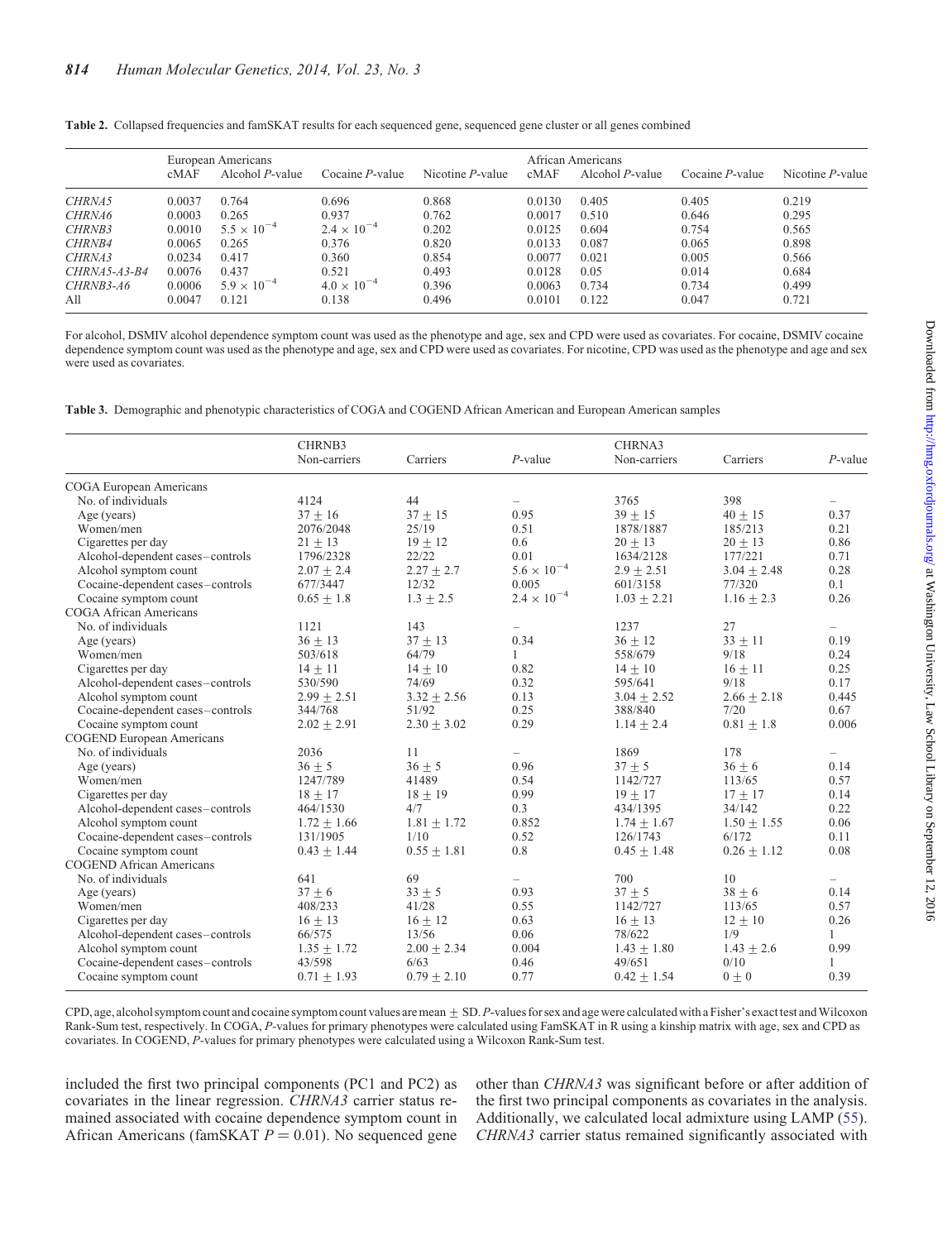<span id="page-5-0"></span>

Figure 2. Proportion of individuals among cocaine symptom counts in carriers and non-carriers of (A) any CHRNB3 variant or (B) CHRNB3 H329Y.

cocaine dependence symptoms when we performed linear regression including local admixture estimates from the 100 kb encompassing the *CHRNA5-CHRNA3-CHRNB4* gene cluster as a covariate (famSKAT  $P = 0.03$ ). No sequenced gene other than CHRNA3 was significant before or after addition of estimated local ancestry as a covariate in the analysis. These findings suggest that the observed association is not due to population stratification, either on a genome or a local scale.

#### Replication in COGEND

Previous findings from the Collaborative Genetic Study of Nicotine Dependence (COGEND) have suggested that rare variants in CHRNB4 reduce risk of nicotine dependence [\(52](#page-9-0)). Using previously obtained sequencing data from COGEND ([51\)](#page-9-0), we aimed to determine whether we could replicate the findings from COGA. We tested for association between alcohol dependence symptom count and cocaine dependence symptom count and variants in the CHRNB3 and CHRNA3 genes in the COGEND sample as these genes were associated with these phenotypes here in the COGA data set. We used both linear regression and a non-parametric Wilcoxon Rank-Sum test as appropriate for this sample of unrelated subjects. Linear regression using age, sex, PC1, PC2 and CPD as covariates revealed that, among African Americans, variants in CHRNB3 are associated with increased alcohol dependence symptom count ( $P = 0.0038$ ,  $\beta =$ 0.48). This was then confirmed using a Wilcoxon Rank-Sum test comparing the distribution of age, sex, PC1, PC2 and CPD

corrected alcohol symptom count in CHRNB3 carriers versus noncarriers ( $P = 0.005$ ). There was no association between either alcohol or cocaine symptom count and CHRNA3 variants among African Americans in the COGEND sample. More than 60%  $(n = 1685)$  of individuals in the COGEND sample have  $\geq 1$ alcohol dependence symptom, but there is a severe lack of power to interrogate cocaine dependence symptoms in COGEND because only  $\sim 10\%$  (*n* = 290) of individuals in this data set have non-zero cocaine dependence symptoms.

#### **DISCUSSION**

We find that rare missense variants in *CHRNB3* are associated with increased risk for cocaine dependence and alcohol dependence among European Americans and that rare missense variants in CHRNA3 are associated with decreased risk of cocaine dependence among African Americans. Having tested five genes and two primary phenotypes, alcohol and cocaine dependence symptom count, the association between CHRNB3 variants and both alcohol and cocaine dependence symptom count among European Americans inthe COGA data set are significant after multiple test correction for 10 tests ( $P < 0.005$ ) and the association between CHRNA3 variants and cocaine dependence symptom count among African Americans in COGA nearly passes that significance threshold ( $P = 0.005$ ). We note that the two primary phenotypes are correlated in the COGA data set (EA  $r^2 = 0.22$ ; AA  $r^2 = 0.36$ ) and thus do not represent two fully independent tests. These 10 tests of association were performed in both European Americans and African Americans within the COGA sample. The observed associations in COGA were then tested for association in the COGEND data set for replication. We were able to observe an association between CHRNB3 variants and alcohol dependence in the African-American portion of COGEND but were unable to replicate the association between CHRNA3 variants and either cocaine or alcohol dependence symptom count in COGEND.

One possible explanation for the observed association between rare variants in these genes and both alcohol and cocaine dependence symptom count is the high rate of comorbidity for these traits in the COGA sample. We attempted to determine which of these two phenotypes was driving the associations by including each as a covariate when analyzing the other. Our findings suggest that the observed association with cocaine dependence symptom count is not due to correlations between comorbid phenotypes, either alcohol or smoking, but that the association between variants in CHRNB3 and alcohol dependence symptoms among European Americans may reflect the correlation of this trait with cocaine dependence symptoms in the COGA data set. We find no evidence that the observed associations are due to co-morbidity with smoking as we observe no association between rare variants in these genes with CPD and including CPD as a covariate in the analyses did not alter the results.

The association between CHRNB3 and both alcohol and cocaine dependence was largely due to one variant (rs149775276; H329Y). This variant was rare in European Americans, but absent in African Americans, partially explaining the lack of association at this gene among African Americans in the COGA data set. We were able to replicate the association between CHRNB3 and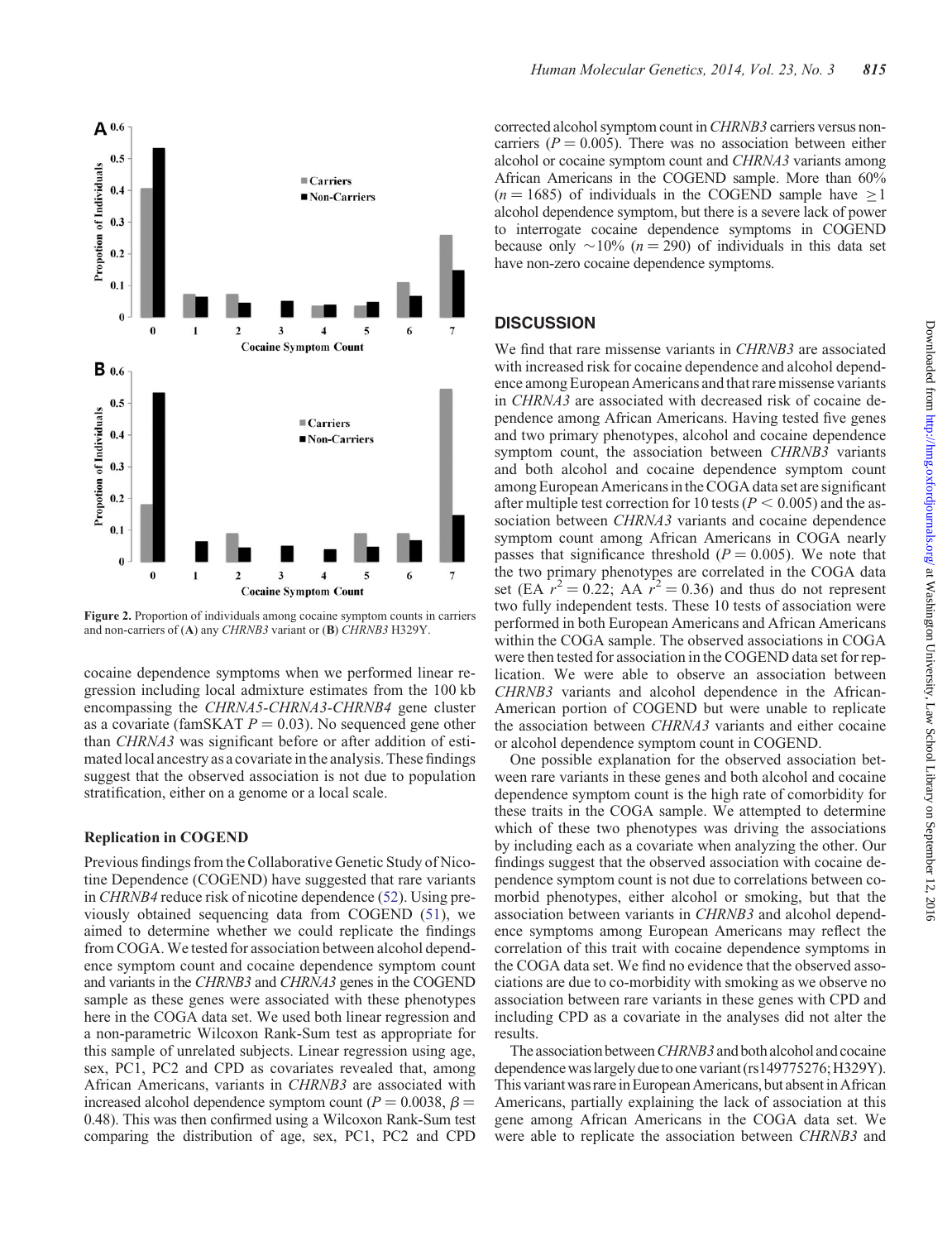alcohol dependence in the COGEND African-American sample. It is likely that we were able to observe an association between CHRNB3 variants and alcohol dependence symptoms but not cocaine dependence symptoms in COGEND because alcohol dependence symptoms appear more often among COGEND individuals ( $\sim 60\%$ ) than do cocaine dependence symptoms  $(\sim 10\%)$ . Additionally, this association was only observed among African-Americans individuals in COGEND. The frequency of CHRNB3 carriers among COGEND European Americans was exceedingly small (0.6% of individuals) compared with *CHRNB3* carriers among African Americans ( $\sim$ 4%).

The association between CHRNA3 and cocaine dependence among African Americans was due almost entirely to the effect of one variant (R37H; rs8192475). This variant was previously shown to decrease risk for nicotine dependence and increase cellular response to nicotine in vitro [\(52](#page-9-0)). Because CHRNA3 R37H is rarer in African Americans ( $\sim$ 0.1%) than European Americans ( $\sim$ 4%), the absence of association among European Americans is not likely to be due to lack of power. However, there may be an effect of differing genetic background between the two ethnic groups that cannot be accounted for in our analyses. Additionally, controlling for both global and local admixture in the African-American cohort does not affect the association observed between CHRNA3 and cocaine dependence symptom counts, suggesting that this association is not due to population stratification, however subtle.

For the other genes studied (CHRNB4, CHRNA6 and CHRNA5), no associations were observed between rare variants and either alcohol or cocaine dependence in European Americans or African Americans in COGA. This may have been due to insufficient power resulting from low minor allele frequencies even after collapsing genotypes within genes. Analysis of all variants within each gene cluster (CHRNB3-A6 and CHRNA5- A3-B4) revealed that each cluster was associated only when one of the constituent genes was significantly associated by itself. This suggests that the observed associations, between rare variants across gene clusters, are merely a reflection of the single-gene associations reported here.

There are several limitations to this study. First, we were not able to fully account for the possible confounding of nicotine dependence on the observed associations. We included CPD as a covariate in our analyses, but ideally we would perform the association in never-smokers or use Fagerstrom Test of Nicotine Dependence (FTND) score as a covariate. Unfortunately, very few non-smokers are alcohol dependent ( $n = 387$ ; 12%) or cocaine dependent ( $n = 73$ ; 2%) and FTND score had not been assessed in much of the COGA data set and therefore could not be included as a covariate in the analyses. Another limitation is the lack of a comparable replication data set. The COGEND data set was assessed for both alcohol and cocaine dependence phenotypes, but lacks power due to limited sample size and limited numbers of cocaine-dependent cases. Furthermore, the COGEND sample is a case–control series, whereas COGA sample includes extended families. If a rare variant is detected in family, we were able to examine segregation with drug dependence phenotypes in the rest of the family, which is not possible in a case –control series. Lastly, rare variant associations are more dependent on chance observation, namely the sampling of rare allele carriers from a population, than studies of common

genetic variants. Itis possible that our observed associations may be due to chance fluctuations in rare variant alleles.

There is a debate in the scientific community regarding the relative role of common versus rare genetic variants in determining an individual's risk of developing common diseases. Whether or not the majority of variability in any given trait will eventually be attributed to common or rare variants is yet to be determined. However, this and other studies continue to demonstrate the power of rare variant association testing in the identification and validation of genes contributing to common disease. Moreover, rare variant associations have the ability to identify specific genes and variants, rather than large genomic regions. This suggests that in the era of whole-genome sequencing, genome-wide gene-based rare variant associations may be more powerful in identifying novel susceptibility loci. We were not able to replicate our previously reported association between rare missense variants in CHRNB4 and nicotine dependence in the COGA cohort. One explanation for this is that the COGA sample is not well suited for analysis of smokingrelated traits. The sample is a family data set ascertained to study alcohol dependence and as such does not have the same power as the COGEND sample to investigate smoking-related traits. Secondly, not all of the subjects in the COGA sample have been assessed for nicotine dependence.

In conclusion, we find an association between missense variants in CHRNB3 and CHRNA3 and alcohol and cocaine dependence symptom counts. Variants in CHRNB3 are associated with increased risk for cocaine dependence and alcohol dependence, while variants in CHRNA3 are associated with decreased risk for cocaine dependence. Both CHRNB3 and CHRNA3 are associated with cocaine dependence independently of smoking quantity as measured by CPD, a fact that is not surprising given the role of CHRN genes in the physiological response to multiple substances and the comorbidity of nicotine with both alcohol and cocaine use in human populations. We hypothesize that these variants act either by altering generalized reward pathways, by impacting impulsivity and related personality characteristics or by altering the effect of alcohol or cocaine on nicotinic receptors directly. Further sequencing of individuals for whom detailed dependence-related information has been obtained is necessary to confirm and elaborate on these findings and functional studies will be necessary to elucidate the role of these genes on the physiological effects of cocaine.

### MATERIALS AND METHODS

#### COGA sample

DNA samples were collected as part of the COGA. All members of the COGA sample underwent a semi-structured interview, the SSAGA, which assessed alcohol, cocaine and nicotine use as well as comorbid psychiatric conditions. The COGA sample utilized in this study consisted of 2504 African Americans and 7318 European Americans. Maximum lifetime CPD was used as a covariate in all analyses. CPD was calculated by comparing reports across multiple interviews for an individual and selecting the value of CPD that reflected the largest number smoked during the time when the subject was smoking the most. Only individuals who had at one point in their life smoked have CPD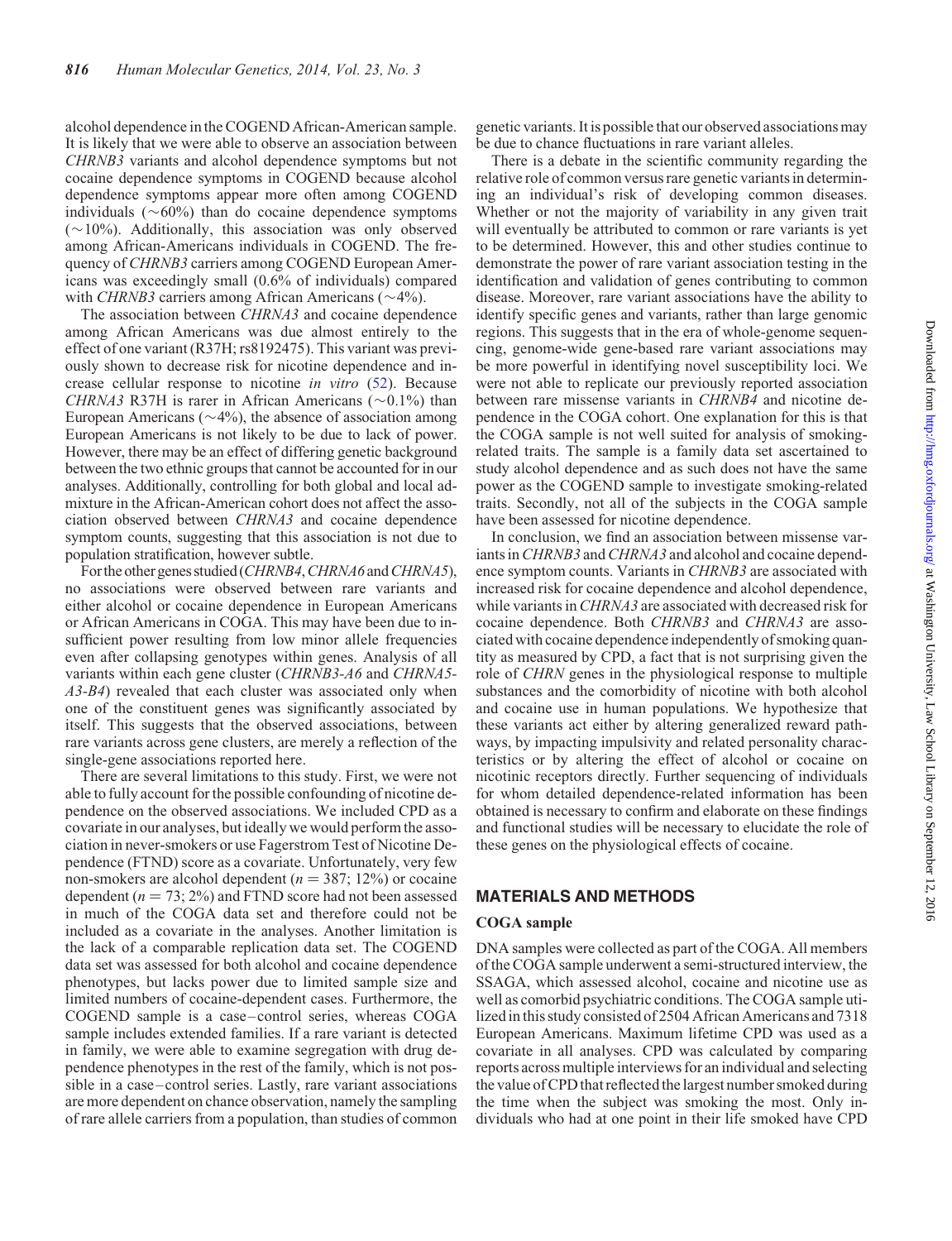values. Controls consisted of individuals who had tried a substance but never became dependent. A total of 287 African American (147 cases and 140 controls) and 1028 European American (480 cases and 548 controls) individuals were sequenced. For African Americans, pools ranging in size from 44 to 96 individuals were used (two case pools and two control pools). For European Americans, pools ranging in size from 68 to 96 individuals were used (five case pools and six control pools). Follow-up genotyping of SNPs identified and validated in the sequenced individuals was done in the remaining members of each family represented in the sequenced set of individuals (2217 African Americans and 6290 European Americans).

#### COGEND sample

DNA samples were collected as part of the Collaborative Genetic Study of Nicotine Dependence (COGEND). All members of the COGEND sample underwent a semi-structuredinterview, which assessed smoking behavior, other substance use and comorbid psychiatric conditions. The COGEND sample includes 710 African Americans and 2055 European Americans. The coding regions of the CHRNA3, CHRNB4, CHRNA5, CHRNB3 and CHRNA6 genes were sequenced in a total of 352 African Americans (176 ND cases and 176 smoking controls) and 400 European Americans (200 ND cases and 200 smoking controls) [\(51](#page-9-0)). Of these sequenced individuals, 120 (34%) of the African Americans had non-zero DSM-IV alcohol dependence symptom counts, 300 (75%) of the European Americans had non-zero DSM-IV alcohol dependence symptom counts, 23 (6.5%) of the African Americans had non-zero DSM-IV cocaine dependence symptom counts and 50 (12.5%) of the European Americans had non-zero DSM-IV cocaine dependence symptom counts. All missense variants observed in these sequenced genes were genotyped in all members of COGEND using Sequenom.

#### Pooled sequencing

Pooled DNA sequencing was performed as previously described [\(52](#page-9-0),[56\)](#page-9-0). The concentrations of individual DNA samples were first measured using Quant-iT<sup>TM</sup> PicoGreen reagent and pooled in equimolar amounts. Each pooled DNA sample was then used as the template for the amplification of each protein coding exon of the CHRNA3, CHRNA5, CHRNA6, CHRNB3 and CHRNB4 genes. Primers for the amplification of each exon were designed using Primer3 and reference sequences were taken from the human genome reference assembly build 37 (hg19). To ensure complete coverage of each desired exon, a minimum of 50 bp of a flanking sequence on each side was required for each amplicon.We used Pfu high fidelity DNA polymerase in all PCR reactions to reduce the identification of SNPs generated as a result of the PCR (false-positive SNPs). After PCR amplification of desired genomic regions, PCR products were cleaned using QIAquick PCR purification kits, quantified using Quant-iT PicoGreen reagent and ligated in equimolar amounts using T4 Ligase and T4 Polynucleotide Kinase. At this stage, positive and negative control vectors were amplified and added to each pool to serve as internal quality standards and to be used in data analysis. After ligation, concatenated PCR products were randomly sheared by sonication and prepared for Illumina sequencing on an Illumina Genome Analyzer

IIx (GAIIx) according to the manufacturer's specifications. As previously shown by Vallania et al. [\(53](#page-9-0)) an average coverage of 30-fold per allele per pool was shown to correlate to optimal positive predictive value for the SNP-calling algorithm and was, therefore, the target level of coverage in this study.

#### Sequencing analysis

For analysis, sequencing reads (36 bp reads) were aligned using an alignment algorithm developed by Vallania et al. [\(53](#page-9-0)) which aligns sequences allowing for two mismatches or indels of up to 4 bp. To quantify the specificity and sensitivity of this method, positive and negative control DNA were introduced as PCR products in the pooled sequencing protocol outlined above. As a positive control to estimate sensitivity for variant calling, a pool of 10 plasmids with a 72 bp insert was generated. One plasmid acts as the 'wild-type' insert, while the remaining nine plasmids contain one or two synthetically engineered mutations. All 10 plasmids were combined such that each the allele frequency of each known mutation would mimic either the allele frequency of a single allelic variant or 10 allelic variants in our human DNA pool. Following mixing of the vectors, PCR amplification across the insert sequence was performed and the PCR product was added to the normalized pool of human target PCR reactions during sequencing library preparation. We then obtained more coverage for each amplicon than that which was required to detect all variants in this amplified positive control vector pool in order to ensure a minimal SNP detection false-negative rate. As a negative control and to model the sequencing error rate, 1908 bp of the pCMV6-XL5 plasmid was also amplified and included. One half of the pCMV6-XL5 plasmid sequence was used to train the SNP finding algorithm and the other to test the error model. Finally, to identify variants, in the pooled sequence data we used the SPLINTER algorithm [\(53](#page-9-0)). The SPLINTER algorithm produces a  $P$ -value for the probability that a predicted variant is a true positive. This probability is produced using large deviation theory to quantify the difference between observed allele frequencies within the sequence data to the background error rate for the same type of sequence changes seen in the amplified pCMV6-XL5 plasmid. A P-value cut-off value for each lane of Illumina sequencing was defined as the value at which all positive controls were identified. Only those variants falling below this cut-off value were considered 'predicted' by SPLINTER. All protein coding or splice site variants predicted by SPLINTER were then validated by individual Sequenom genotyping in each person from the source DNA pools. SNPs validated in the sequenced individuals were then genotyped in all members of the COGA sample. All individual genotyping was performed using the Sequenom platform as described previously ([11\)](#page-8-0).

#### Association analysis

Single missense variants were tested for association in African Americans and European Americans from the COGA study using linear regression as implemented in the GWAF package in R using age, sex and CPD as covariates. Each sequenced gene was tested as a whole for association using famSKAT using age, sex and CPD as covariates. The GWAF and famSKAT programs were used astheCOGA studyis family-based and requires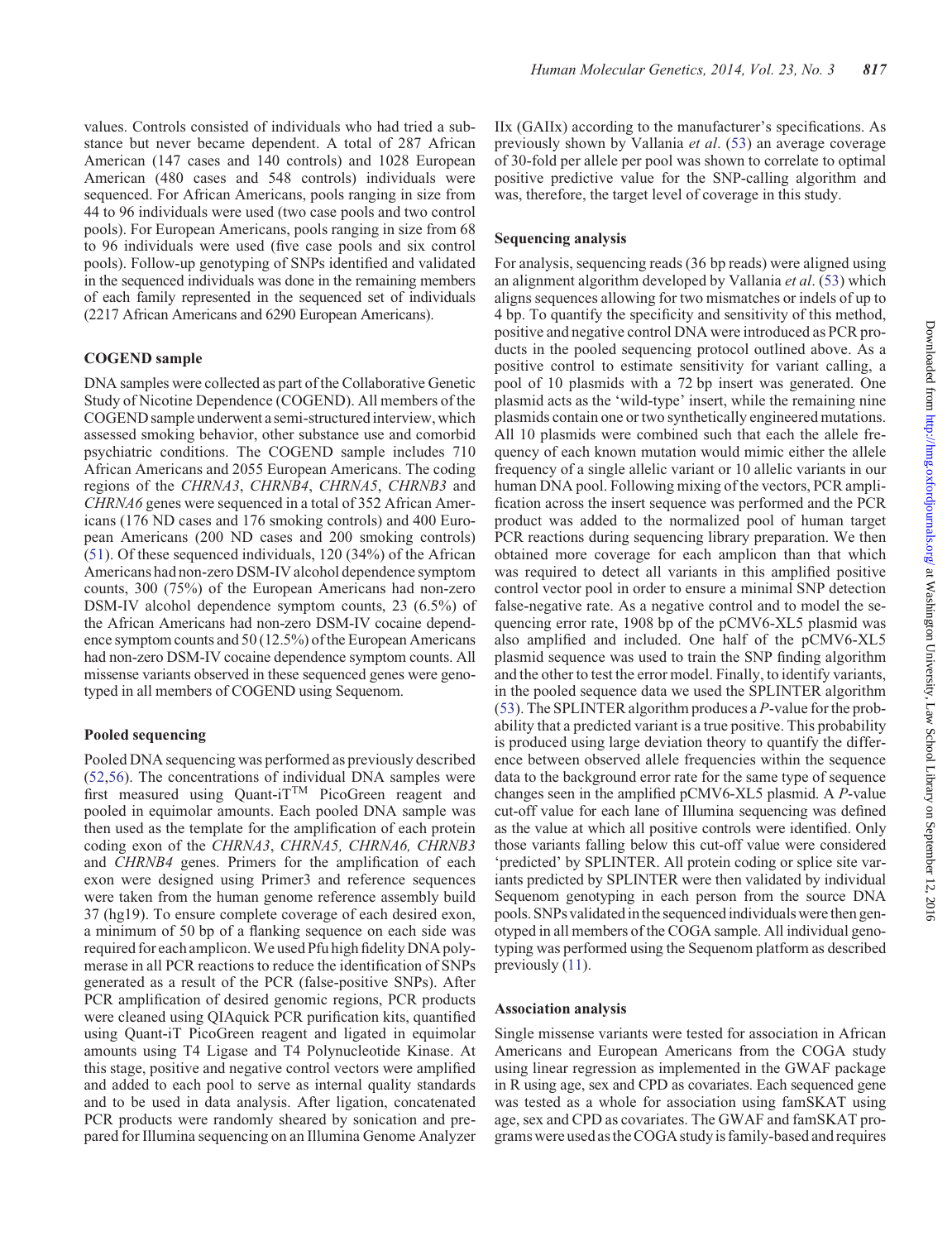<span id="page-8-0"></span>programs that can integrate family information. Associations in COGEND between alcohol dependence symptom count or cocaine dependence symptom count and variants in the CHRNB3 or CHRNA3 genes were performed using linear regression in PLINK using age, sex and CPD as covariates and in R comparing the residuals of alcohol or cocaine dependence symptom count after correcting for age, sex and CPD in CHRNB3 missense variant carriers versus. non-carriers and CHRNA3 missense variant carriers versus. non-carriers using a Wilcoxon Rank-Sum Test. Linear regression and Wilcoxon Rank-Sum tests were used as COGEND is a sample of unrelated cases and controls.

## ACKNOWLEDGEMENTS

The Collaborative Study on the Genetics of Alcoholism (COGA): COGA, Principal Investigators B. Porjesz, V. Hesselbrock, H. Edenberg, L. Bierut includes 10 different centers: University of Connecticut (V. Hesselbrock); Indiana University (H.J. Edenberg, J. Nurnberger Jr, T. Foroud); University of Iowa (S. Kuperman, J. Kramer); SUNY Downstate (B. Porjesz); Washington University in Saint Louis (L. Bierut, A. Goate, J. Rice, K. Bucholz); University of California at San Diego (M. Schuckit); Rutgers University (J. Tischfield); Southwest Foundation (L. Almasy), Howard University (R. Taylor) and Virginia Commonwealth University (D. Dick). A. Parsian and M. Reilly are the NIAAA Staff Collaborators. We continue to be inspired by our memories of Henri Begleiter and Theodore Reich, founding PI and Co-PI of COGA, and also owe a debt of gratitude to other past organizers of COGA, including Ting-Kai Li, currently a consultant with COGA, P. Michael Conneally, Raymond Crowe and Wendy Reich, for their critical contributions. In memory of Theodore Reich, founding Principal Investigator of COGEND, we are indebted to his leadership in the establishment and nurturing of COGEND and acknowledge with great admiration his seminal scientific contributions to the field. Lead investigators directing data collection for COGEND are Laura Bierut, Naomi Breslau, Dorothy Hatsukami and Eric Johnson. The authors thank Heidi Kromrei and Tracey Richmond for their assistance in COGEND data collection.

Conflict of Interest statement. L.J.B. and A.M.G. are listed as inventors on the patent 'Markers for Addiction' (US 200702 58898) covering the use of certain SNPs in determining the diagnosis, prognosis and treatment of addiction. N.S. is the spouse of Dr S. Saccone, who is also listed as an inventor on the above patent.

## FUNDING

COGA is a national collaborative study supported by NIH Grant U10AA008401 from the National Institute on Alcohol Abuse and Alcoholism (NIAAA) and the National Institute on Drug Abuse (NIDA). COGEND is a collaborative research group and part of the National Institute on Drug Abuse (NIDA) Genetics Consortium. Subject collection was supported by NIH grant P01 CA89392 (PI - L Bierut) from the NCI. Phenotypic and genotypic data are stored in the NIDA Center for Genetic Studies (NCGS) at http://zork.wustl.edu/ under NIDA Contract HHSN271200477451C (PIs J Tischfield and J Rice).

## **REFERENCES**

- 1. Wang, J.C., Kapoor, M. and Goate, A.M. (2012) The genetics of substance dependence. Ann. Rev. Genom. Human Genet., 13, 241-261.
- 2. Kendler, K.S., Schmitt, E., Aggen, S.H. and Prescott, C.A. (2008) Genetic and environmental influences on alcohol, caffeine, cannabis, and nicotine use from early adolescence to middle adulthood. Arch. Gen. Psychiatry, 65, 674–682.
- 3. Rhee, S.H., Hewitt, J.K., Young, S.E., Corley, R.P., Crowley, T.J. and Stallings, M.C. (2003) Genetic and environmental influences on substance initiation, use, and problem use in adolescents. Arch. Gen. Psychiatry, 60, 1256– 1264.
- 4. Bierut, L.J., Strickland, J.R., Thompson, J.R., Afful, S.E. and Cottler, L.B. (2008) Drug use and dependence in cocaine dependent subjects, community-based individuals, and their siblings. Drug Alcohol Depend., 95,  $14 - 22.$
- 5. Stinson, F.S., Grant, B.F., Dawson, D.A., Ruan,W.J., Huang, B. and Saha, T. (2005) Comorbidity between DSM-IV alcohol and specific drug use disorders in the United States: results from the National Epidemiologic Survey on Alcohol and Related Conditions. Drug Alcohol Depend., 80, 105–116.
- 6. Bierut, L.J. (2011) Genetic vulnerability and susceptibility to substance dependence. Neuron, 69, 618–627.
- 7. Thorgeirsson, T.E., Gudbjartsson, D.F., Surakka, I., Vink, J.M., Amin, N., Geller, F., Sulem, P., Rafnar, T., Esko, T., Walter, S. et al. (2010) Sequence variants at CHRNB3-CHRNA6 and CYP2A6 affect smoking behavior. Nat. Genet., 42, 448–453.
- 8. Saccone, S.F., Hinrichs, A.L., Saccone, N.L., Chase, G.A., Konvicka, K., Madden, P.A., Breslau, N., Johnson, E.O., Hatsukami, D., Pomerleau, O. et al. (2007) Cholinergic nicotinic receptor genes implicated in a nicotine dependence association study targeting 348 candidate genes with 3713 SNPs. Hum. Mol. Genet., 16, 36–49.
- 9. Grucza, R.A., Wang, J.C., Stitzel, J.A., Hinrichs, A.L., Saccone, S.F., Saccone, N.L., Bucholz, K.K., Cloninger, C.R., Neuman, R.J., Budde, J.P. et al.(2008) A risk allele for nicotine dependence in CHRNA5 is a protective allele for cocaine dependence. Biol. Psychiatry, 64, 922–929.
- 10. Sherva, R., Kranzler, H.R., Yu, Y., Logue, M.W., Poling, J., Arias, A.J., Anton, R.F., Oslin, D., Farrer, L.A. and Gelernter, J. (2010) Variation in nicotinic acetylcholine receptor genes is associated with multiple substance dependence phenotypes. Neuropsychopharmacology, 35, 1921-1931.
- 11. Wang, J.C., Grucza, R., Cruchaga, C., Hinrichs, A.L., Bertelsen, S., Budde, J.P., Fox, L., Goldstein, E., Reyes, O., Saccone, N. et al. (2009) Genetic variation in the CHRNA5 gene affects mRNA levels and is associated with risk for alcohol dependence. Mol. Psychiatry, 14, 501–510.
- 12. Wang, J.C., Cruchaga, C., Saccone, N.L., Bertelsen, S., Liu, P., Budde, J.P., Duan, W., Fox, L., Grucza, R.A., Kern, J. et al. (2009) Risk for nicotine dependence and lung cancer is conferred by mRNA expression levels and amino acid change in CHRNA5. Hum. Mol. Genet., 18, 3125–3135.
- 13. Thorgeirsson, T.E., Gudbjartsson, D.F., Surakka, I., Vink, J.M., Amin, N., Geller, F., Sulem, P., Rafnar, T., Esko, T., Walter, S. et al. (2010) Sequence variants at CHRNB3-CHRNA6 and CYP2A6 affect smoking behavior. Nat. Genet., 42, 448–453.
- 14. Hoft, N.R., Corley, R.P., McQueen, M.B., Huizinga, D., Menard, S. and Ehringer, M.A. (2009) SNPs in CHRNA6 and CHRNB3 are associated with alcohol consumption in a nationally representative sample. Genes Brain Behav., 8, 631–637.
- 15. Wouda, J.A., Riga, D., De Vries, W., Stegeman, M., van Mourik, Y., Schetters, D., Schoffelmeer, A.N., Pattij, T. and De Vries, T.J. (2011) Varenicline attenuates cue-induced relapse to alcohol, but not nicotine seeking, while reducing inhibitory response control. Psychopharmacology,  $216, 267 - 277.$
- 16. Farook, J.M., Lewis, B., Gaddis, J.G., Littleton, J.M. and Barron, S. (2009) Lobeline, a nicotinic partial agonist attenuates alcohol consumption and preference in male C57BL/6J mice. Physiol. Behav., 97, 503-506.
- 17. Hendrickson, L.M., Zhao-Shea, R., Pang, X., Gardner, P.D. and Tapper, A.R. (2010) Activation of alpha4<sup>∗</sup> nAChRs is necessary and sufficient for varenicline-induced reduction of alcohol consumption. J. Neurosci., 30, 10169– 10176.
- 18. Proctor, W.R., Dobelis, P., Moritz, A.T. and Wu, P.H. (2011) Chronic nicotine treatment differentially modifies acute nicotine and alcohol actions on GABA(A) and glutamate receptors in hippocampal brain slices. Br. J. Pharmacol., 162, 1351-1363.